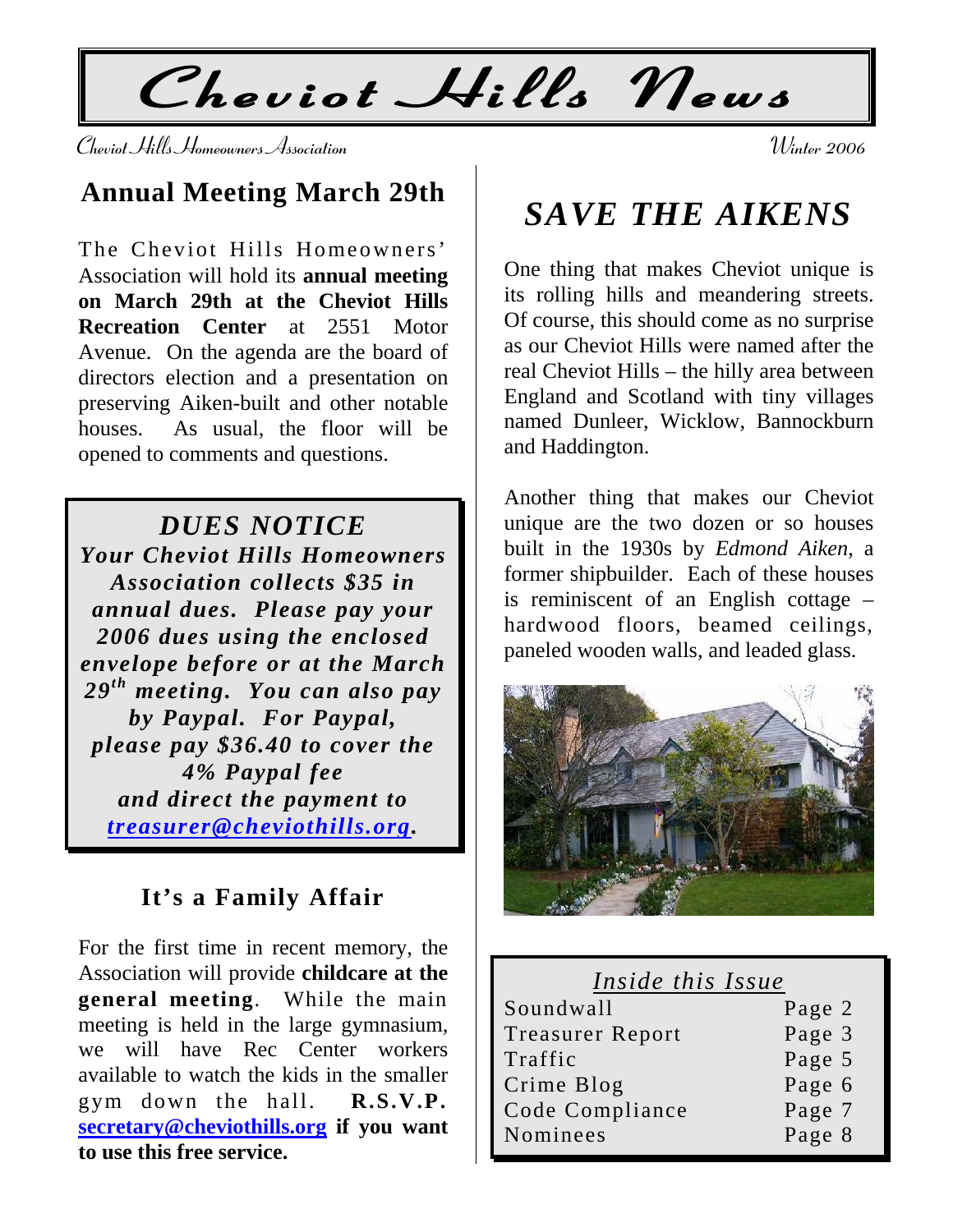#### *AIKENS (cont'd)*

Although the Aiken houses are part of our heritage, one of them is now in danger, and others may follow. Developers have bought up dozens of houses, torn them down, and built McMansions in their place. Now, it appears that one such developer is eyeing a Cheviot Aiken. He has bid on the house, and I believe that he intends to replace it with a McMansion!

Yes, developers have a right to make money. Under the current building code, they may even have the legal right to build a McMansion. But, I don't believe that they have the moral right to come into our neighborhood and tear down this small part of our history.

#### *What can we do?*

• First, the Aiken owners need to get together. (I own the Aiken on the corner of Dunleer and Haddington.) If you have an Aiken, think you do, or know someone who does, send me an email to [jaberman@comcast.net](mailto:jaberman@comcast.net) with your name, address and phone number.

• Second, don't sell your Aikens to developers you think will just tear them down.

• Third, there is a possibility that the Aikens can be preserved by obtaining historical monument status for them. One Aiken in Cheviot currently is going through that process, and all Aiken owners should consider it.

• Fourth, the City Council just approved an ordinance covering the Sunland-Tujunga areas that regulates the ratio between lot and house size. The CHHA Board currently is exploring a similar ordinance for Cheviot. Not only would such an ordinance save the Aikens from being replaced by unsightly McMansions, but also it might save other homes from suffering the same fate.  $\Box$  by *Jeffrey A. Berman* 

*Bulletin Board*  It only works if you use it. <http://cheviothills.org/board/>

# *SOUNDWALL GROUNDBREAKING*

February 3, 2006, the culmination of years of effort, persistence and determination by neighbors spanning three neighborhoods – Palms, Rancho Park and Cheviot Hills – paid off. The groundbreaking ceremony at Palms Park for the new soundwall included local politicians – past and present – participating in this long awaited event.



ASSEMBLY MEMBER KAREN B ASS RECOGNIZES SOUNDWALL COMMITTEE CHAIR TONY PADILLA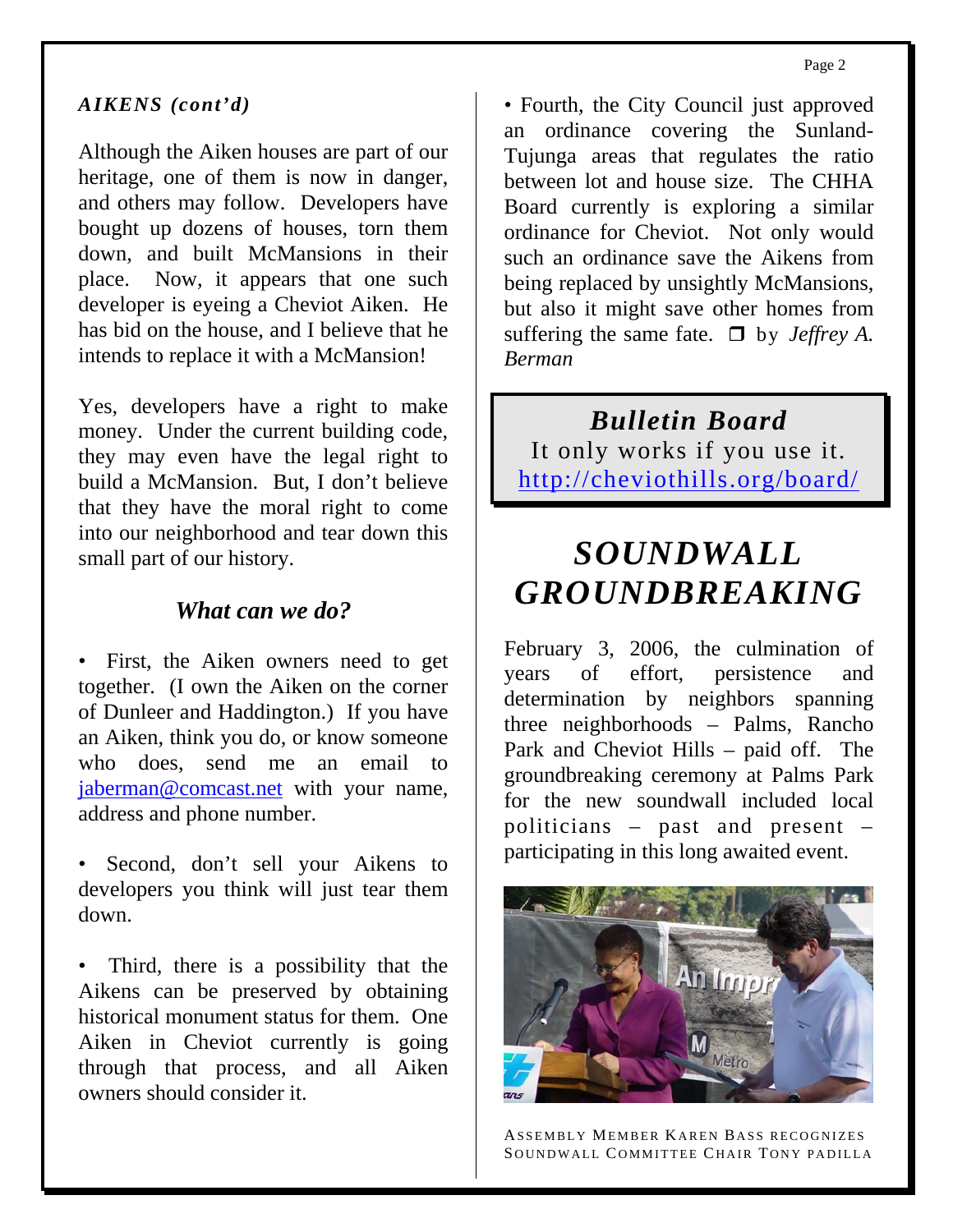#### *SOUNDWALL (cont'd)*

Assembly Member *Karen Bass* presided over the ceremony, which included talks from Supervisor and Metro Board member *Zev Yaroslavsky* and former Assemblyman *Herb Wesson*. All three, during various stages of this successful venture, were instrumental in achieving construction of an "experimental soundwall" design which could become the standard across the county if proven successful.

Certificates of recognition from the California State Assembly were presented to four key neighborhood residents, one from Palms, another from Rancho Park, and two residents from Cheviot Hills – former CHHA board member *Stan Arcader*, and current board member *Tony Padilla*. All four contributed to keeping the project alive, despite a process that took over four years to achieve these results.

Adding to the good news – the proposed soundwall would now span over 2,000 linear feet, with only one break from beginning to end. That break occurs at the Overland off-ramp, and continues until the next neighborhood.

The initial construction phase has begun, and although Cal Trans has allotted one year for completion, the contractor and Cal Trans Project Engineer who were present indicated if all goes well, construction could be completed by end of summer 2006.

Congratulations to all those who helped with their letters and phone calls that kept the dream alive – the quality of life for all those in the neighborhoods affected by the noise and pollution from the freeway has just improved.

by *Tony Padilla*

# *How the CHHA spends your money*

Have you ever wondered how the CHHA spends the dues money it collects from our neighbor members? (Warning: percentages ahead.) I went through the CHHA books for the years 2000-2004 to find out what our average revenues and expenditures were. This task was made easier because our former CHHA Treasurer, *Marty Bischoff*, did a fine job with our association's books during his 15 years of service.

#### *Revenues*

During the past five years, dues payments accounted for 95% of our revenues, with the rest coming from interest on our funds on deposit. Our number of dues paying households has fluctuated from a high of 835 (out of a possible 1450) in 2002 to a low of 546 in 2003 during that period. In 2005, we had 722 dues paying households and interest income increased due to rising interest rates, but revenues still fell \$2,400 short of our expenditures for the year. We need dues participation from at least 800 households to afford our current operations.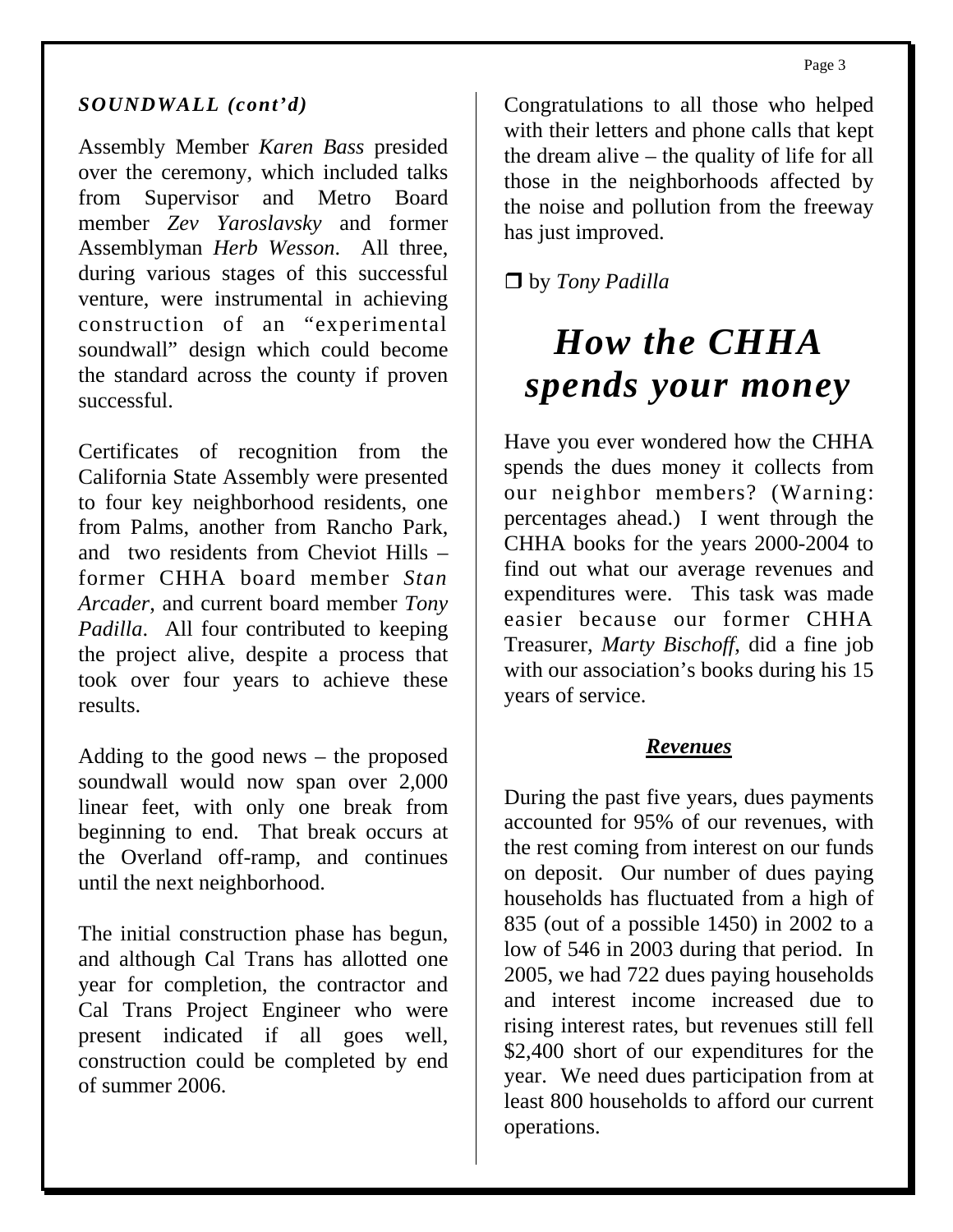#### *Expenses*

**Legal & Professional Consultation.**  During the past five years, legal and professional consultation was the biggest expense for the association, accounting for 42.7% of our costs. The vast majority of this money went to the law firms supporting the efforts to create and defend the NTMP, with a minority being spent on traffic engineering studies. In 2005, these expenses were 35% of our total spending, and we expect them to be a significant expense for the foreseeable future.

**Communications.** Communications costs, encompassing mailing expenses, postage and delivery, printing, signs, meeting space rental and associated banquet costs, telephone, and the website, averaged 33.5% of our expenses from 2000-2004. In 2005, these costs rose to 47% of our spending. Our protracted election process necessitated significant increases in the number of mailings and general meetings, offsetting any savings we may have realized from increased use of the website and e-mail for communications. In addition, the Riddick Center, the site of our monthly meetings, requested that our association make a larger rental contribution to help offset the costs of their facility. We hope that the technology efforts of our Secretary, combined with a less contentious board election process, will bring these costs back down to historical levels in 2006. You can help by providing the CHHA with your e-mail address if you have email access.

Insurance. Insurance costs averaged 5.3% of our association's expenditures from 2000-2004, and they reached 9% of our costs in 2005. Insurance expenses are the most rapidly rising of our association's costs; they have tripled since 2000. While we expect the rate of increase of insurance costs to moderate in the coming years, these rising, required expenditures underscore the importance of increasing the number of our dues paying households.

**Surveys and Other Costs.** Building Surveys, Accounting, Bank Charges, Dues, Office Supplies, Storage, and Taxes were 10.1% of our expenses from 2000- 2004, and they fell to 7.9% of our expenses in 2005. Almost half of this money goes to support the efforts of the Code Compliance committee. The committee commissions building surveys in an attempt to ensure that the new construction in our neighborhood complies with all city codes, particularly those regulating home height and setbacks.

**Capital Improvements & Contributions.**  Capital Improvements and Contributions averaged 8.4% of our association's spending from 2000-2004, but these worthy expenditures fell to 1% of our spending by 2005, caught in the squeeze between rising required costs, like insurance, and less than 50% dues participation. Think of all we could accomplish if just 75% of our member households sent in their modest contribution of \$35!

by *Michael Beugg*, Treasurer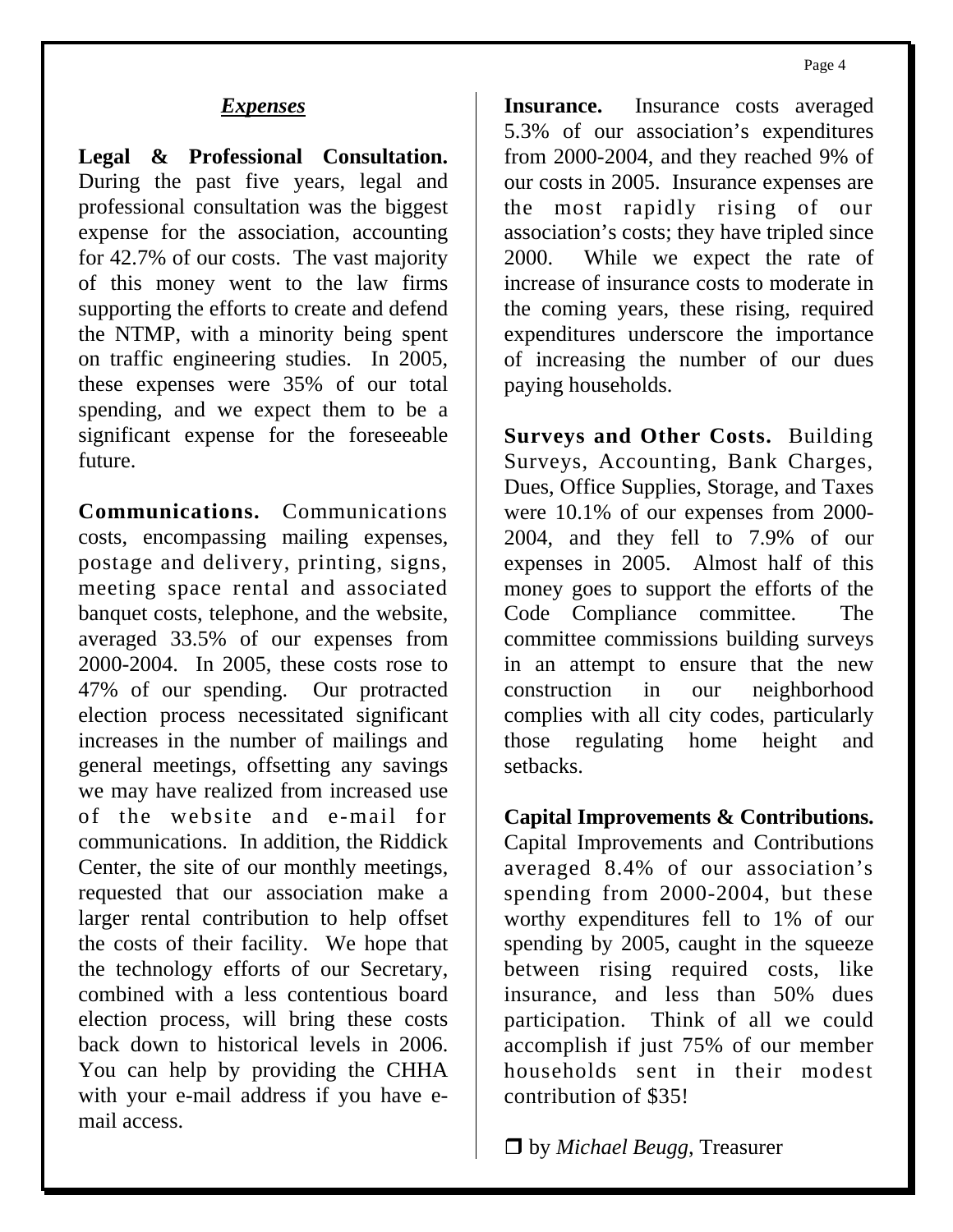# *Traffic Topics*

The Cheviot Hills Homeowners' Association, as always, has been active and involved over the last several months in traffic matters impacting Cheviot Hills.

**Motor Avenue.** Last year our City Council office proposed several modifications in traffic patterns on Motor Avenue at or close to Pico Boulevard – modifications that were presented as enhancing traffic flow and reducing waiting times at the intersection of Motor and Pico. The CHHA objected to those changes, and CHHA and residents expressed their concerns about the changes to the Council office and ultimately to the Traffic Committee of the City Council itself. The proposal was modified in response to neighborhood concerns, and, in the end, the City Council approved the addition of a second right turn lane from northbound Motor to eastbound Pico.



COUNCILMEMBER WEISS MEETS WITH BOARD PRESIDENT KEVIN HUGHES AND TRAFFIC CO-CHAIRS GREG PULIS & ROBERT SIMON

Responding to neighborhood concerns, *Councilmember Weiss* directed the Department of Transportation to monitor

traffic on Motor Avenue and certain side streets flowing into Motor Avenue before and after implementation of the change to determine whether the change has an impact on traffic through our neighborhood. DOT took these measurements in the second week of February. The changes authorized by the City Council will now be implemented and follow-up monitoring by DOT will then take place.

*To report an abandoned vehicle, call the Los Angeles Department of Transportation (213) 485-4184 with: 1) License Plate Number 2) Make and model 3) Exact location of vehicle* 

**Century City.** Development of large new structures in Century City has been proceeding over the last year with the expansion of the Westfield Century City mall, the addition of a new office building on the Fox Studio lot (at the corner of Pico and Avenue of the Stars), and with the building of the new office structure at 2200 Avenue of the Stars (former site of the ABC Entertainment Center and Shubert Theatre). Traffic from commuting to and from the 2200 Avenue of the Stars building may become evident once the structure is occupied late this year. The Neighborhood Traffic Management Plan ("NTMP") will hopefully blunt the impact of this development on residential traffic by keeping commuter traffic out of our neighborhood and at reduced levels.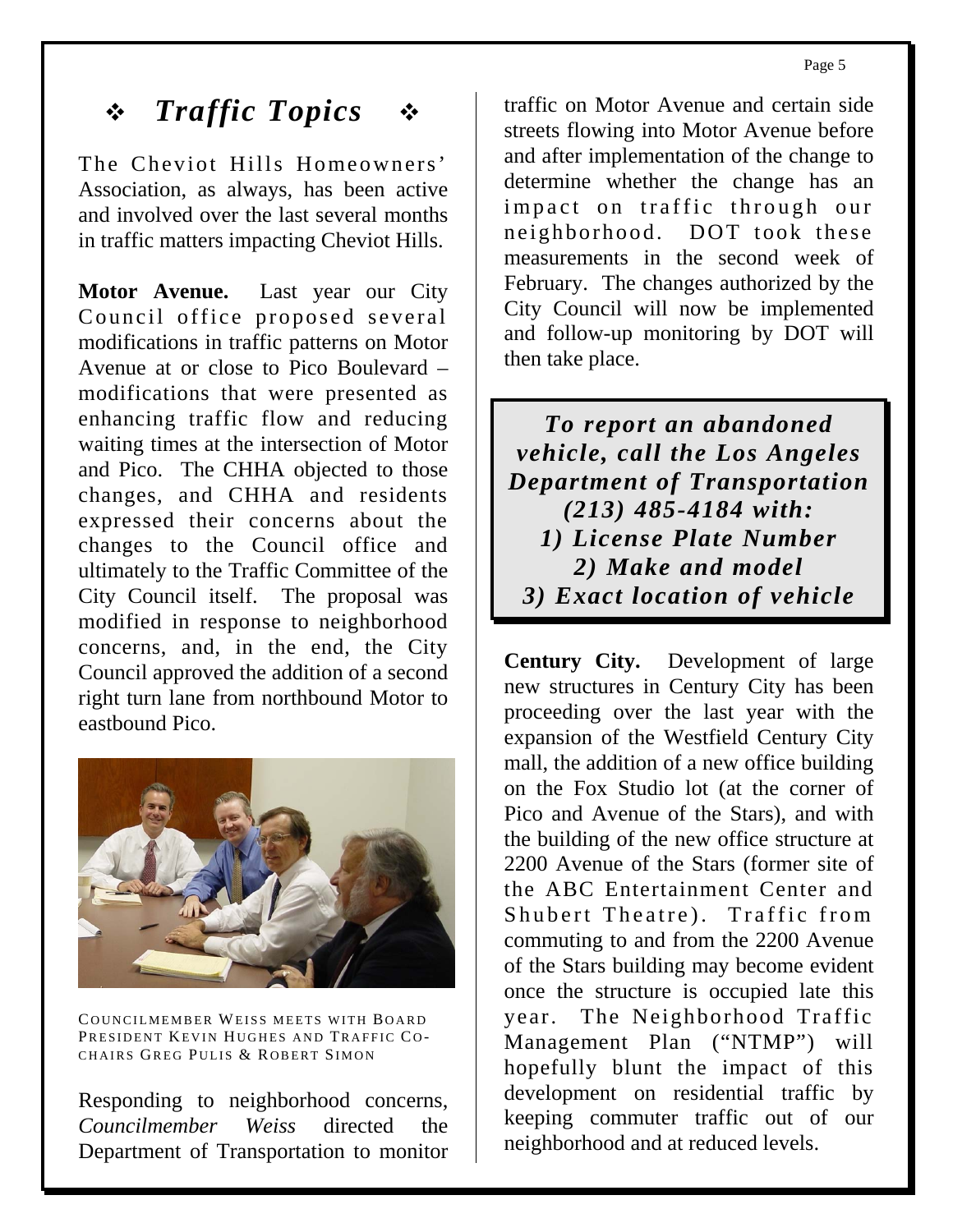#### *TRAFFIC (cont'd)*

The NTMP for our community is already partially in place, with stop signs, metered traffic signals and bump outs all designed to reduce the flow of traffic through the neighborhood and to maintain traffic speeds at a safe level. The second implementation phase of the NTMP, or "Phase II," is scheduled to begin this year and will result in construction of median islands in selected locations through our neighborhood and adjacent neighborhoods, again designed to control traffic and to maintain both speeds and volume at reasonable levels in the face of increased commuter pressure to and from Century City. Hopefully by year-end, the NTMP will be fully implemented, and we will see the results of this comprehensive traffic management scheme.

Further development in Century City is currently being proposed in the form of two large new projects, both of which plan for high-rise condominiums along Avenue of the Stars. One project proposes two large condominium towers and a loft building at 10131 Constellation Boulevard at the corner of Avenue of the Stars and Constellation Boulevard, where a low-rise City National Bank building, a restaurant/night club and open space currently are located.

The CHHA, working with other area neighborhood associations, has reviewed the Draft Environmental Impact Review for this project and has written letters of comment, including a letter from CHHA's lawyer, to the City raising critical concerns about the contemplated project and its impact on traffic, city services and other issues for Cheviot Hills and the broader community. We shall see how this situation evolves.

A second new development in Century City is the proposed tearing down of the old (or not so old) St. Regis Hotel at 2055 Avenue of the Stars and its replacement with a significantly larger luxury condominium high-rise with some retail services and with a private club component. The CHHA has reviewed the Draft Environmental Impact Report for this project and has, again, submitted letters raising concerns about the possible impacts of this project on our community and the Westside community in general. Again, we wait for the response of the City and the developers to the concerns raised.

In sum there has been a great deal going on in the world of traffic as it impacts Cheviot Hills. Stay tuned for new developments, and stay careful and safe in driving around our neighborhood and beyond.

by *Greg Pulis and Robert Simon* 

If you would like the Crime Blog e-mailed to you on a regular basis, please e-mail [CheviotHills@aol.com](mailto:CheviotHills@aol.com) and put "Add me to Crime Blog List" in the subject line.

*For an online copy of this newsletter (with color!) go to http://cheviothills.org/homeowner.htm*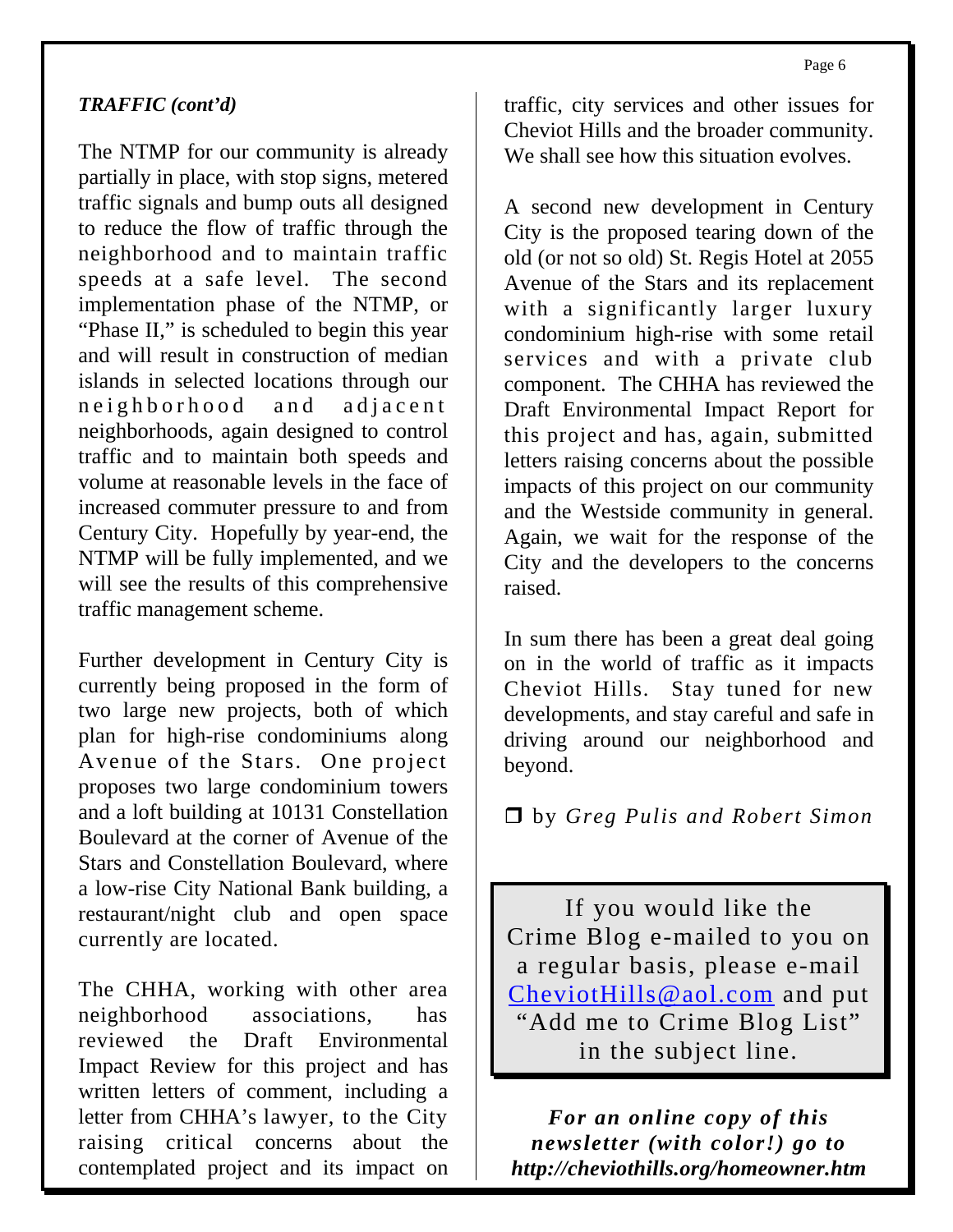### *CODE COMPLIANCE COMMITTEE*

#### *That's an odd name, what does it do?*

Well, our committee, which is comprised of five neighbors, tries to make sure that construction in Cheviot Hills is done according to the Building Code and other applicable laws.

Why would we need a committee to do that, doesn't everyone build in accordance with the law? The simple answer is "No." While many do, there are some developers and homeowners who do not.

During the rather brief time that the Code Compliance Committee has existed, we have responded to several neighbors' inquires each month. Some have raised questions regarding work being performed on Sundays, side setbacks, height restrictions, underground garages, fences that are too high and the like.

We have always responded quickly. When we knew the answer, we gave it promptly. When we did not, we were able to obtain it from Building & Safety, with which we have built a very nice working relationship.

Sometimes, we have found that the builder was doing something wrong. This has lead to stop orders, changes, and other relief. In some cases, we have found that nothing was wrong. However, the neighbor who raised the issue, although disappointed, was glad to get the right answer.

One of the issues on which we have been working is the increasing prevalence of "McMansions." Sometimes, they are out of Code and changes get made. However, often they are in compliance with the rules. This has led the Committee to explore ways in which the rules might be altered so that we can make sure that Cheviot continues to maintain that special something. Right now, we don't have the answer to this important issue. Nevertheless, we are working closely with Building & Safety, and *Councilmember Weiss*' office to try to develop one. Stay tuned.

The only way that the Code Compliance Committee can serve the neighborhood is if it learns of problems at the earliest possible time. Therefore, if you are asked by a builder to sign a variance allowing him to build something that is not in keeping with the Building Code, or you see something that just doesn't look right, contact a member of the Committee.

by *Jeffrey A. Berman* 

*The Cheviot Hills News* is published by the **Cheviot Hills Homeowners Association**, Post Office Box 64458, Los Angeles, California 90064-0458. Board: *Steve Andelin*, *Stacy Antler*, *Carol Bahoric*, *Pam Bentz*, *Michael Beugg*, *Jeff Berman*, *Peter Glassman*, *Alisa Griner*, *Kevin Hughes* (president), *Abby Kuppin*, *Tony Padilla*, *Greg Pulis* (vice president), *Scott Schomer*, *Robert Simon*, and *Jonathan Weiss* (secretary). Editor for this issue: *Jonathan Weiss*. Contributors: *Sandy* Abramowitz, Jeff *Berman, Michael Beugg*, Alisa *Griner*, Tony *Padilla, Greg Pulis*, *Robert Simon*, and *Jonathan Weiss.*